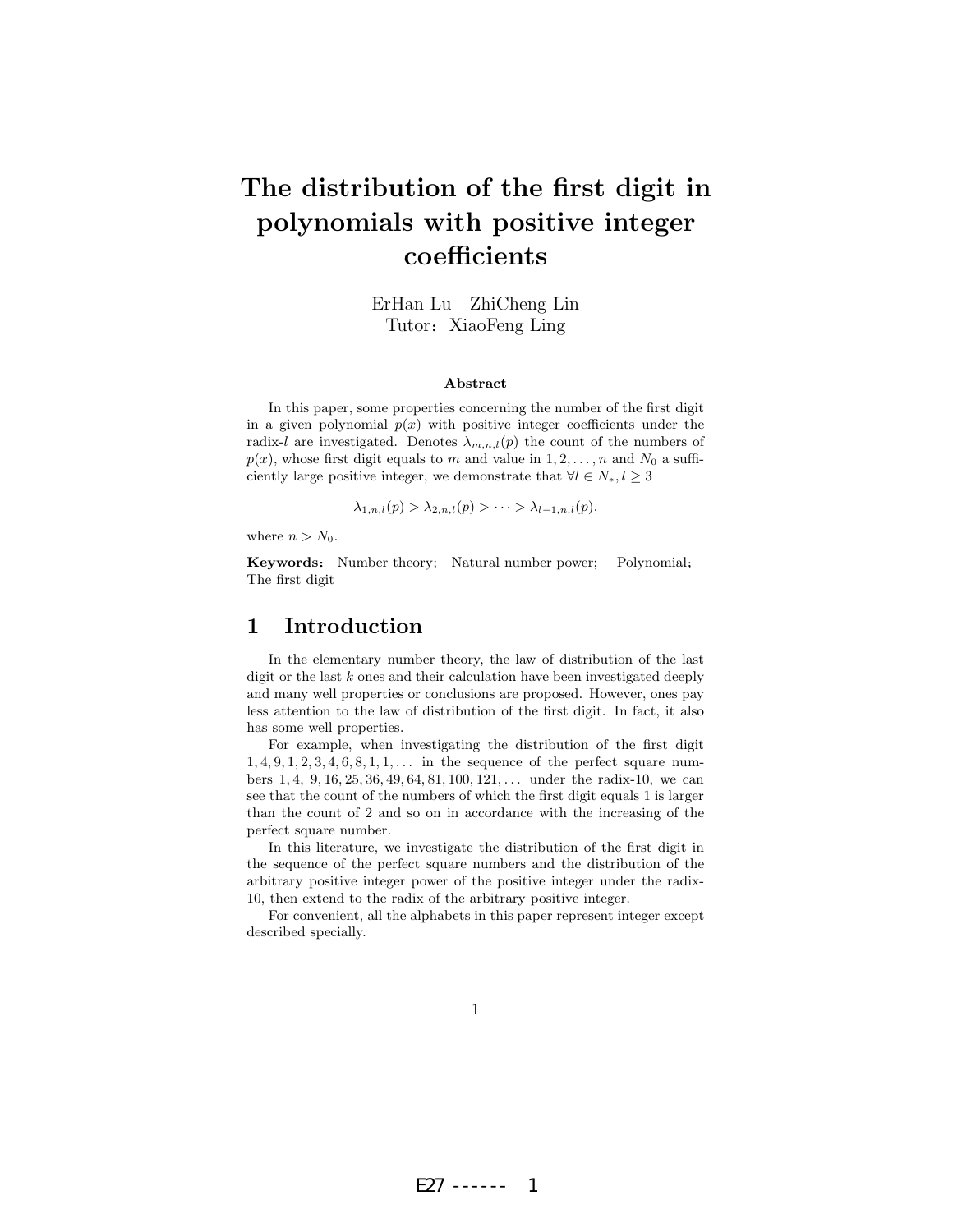## 2 The distribution of the first digit of the perfect square numbers under the radix-10

**Definition 1.** For  $n \in \mathbb{N}^*$ , denotes  $\delta_n$  the digit of the number n, i.e.,  $\delta_n = \lfloor \log_{10} n \rfloor + 1.$ 

**Definition 2.** For  $m \in \{1, 2, ..., 9\}, n \in \mathbb{N}^*$ , denotes  $\lambda_{m,n}$  the count of the perfect square numbers, whose first digit equals to m and value in  $1 \sim n$ .

**Definition 3.** For  $m \in \{1, 2, ..., 9\}, n \in \mathbb{N}^*$ , denotes  $\lambda'_{m,n} = \lambda_{m,n}$  $\lambda_{m,10^{\delta_n-1}-1}.$ 

**Definition 4.** For  $m \in \{1, 2, ..., 9\}, t \in \mathbb{N}^*$ , denotes  $\sigma_{m,t}$  the count of the perfect square numbers between  $m * 10^t$  and  $(m + 1) * 10^t - 1$ .

Definition 5.

$$
F(m) = (2 * \sqrt{m+1} - \sqrt{m} - \sqrt{m+2}), m \in \mathbb{N}^*.
$$

**Lemma 1.** For  $\forall p \geq 0$ , denotes  $n = 10^{p+1} - 1$ , then

$$
\lambda_{m,n} = \lambda_{m,10^{p+1}-1} = \sum_{t=0}^{p} \sigma_{m,t}
$$

(This can be easily induced by the definitons of 2 and  $\downarrow$ )

Lemma 2. When  $n = 999999$ , for  $\forall u, v \in \{1, 2, ..., 9\}, u < v$ ,

$$
\lambda_{u,n} > \lambda_{v,n}.
$$

**Proof.** When  $t \leq 5$ , one can obtain all  $\sigma_{m,t}$  by computer programme for every m and t, further the sum  $\lambda_{m,999999}$  by the Lemma 1, the results as follows:

$$
\lambda 1,999999 = 193, \n\lambda 2,999999 = 146, \n\lambda 3,999999 = 123, \n\lambda 4,999999 = 111, \n\lambda 5,999999 = 97, \n\lambda 6,999999 = 91, \n\lambda 7,999999 = 84, \n\lambda 8,999999 = 78, \n\lambda 9,999999 = 76.
$$

From these, we can know that

$$
\lambda_{1,n} > \lambda_{2,n} > \lambda_{3,n} > \lambda_{4,n} > \lambda_{5,n} > \lambda_{6,n} > \lambda_{7,n} > \lambda_{8,n} > \lambda_{9,n} \tag{1}
$$

when  $n = 10^6 - 1$  and Lemma 2 is proved.

 $\Box$ 

**Lemma 3.**  $F(m)$  is monotone decreasing.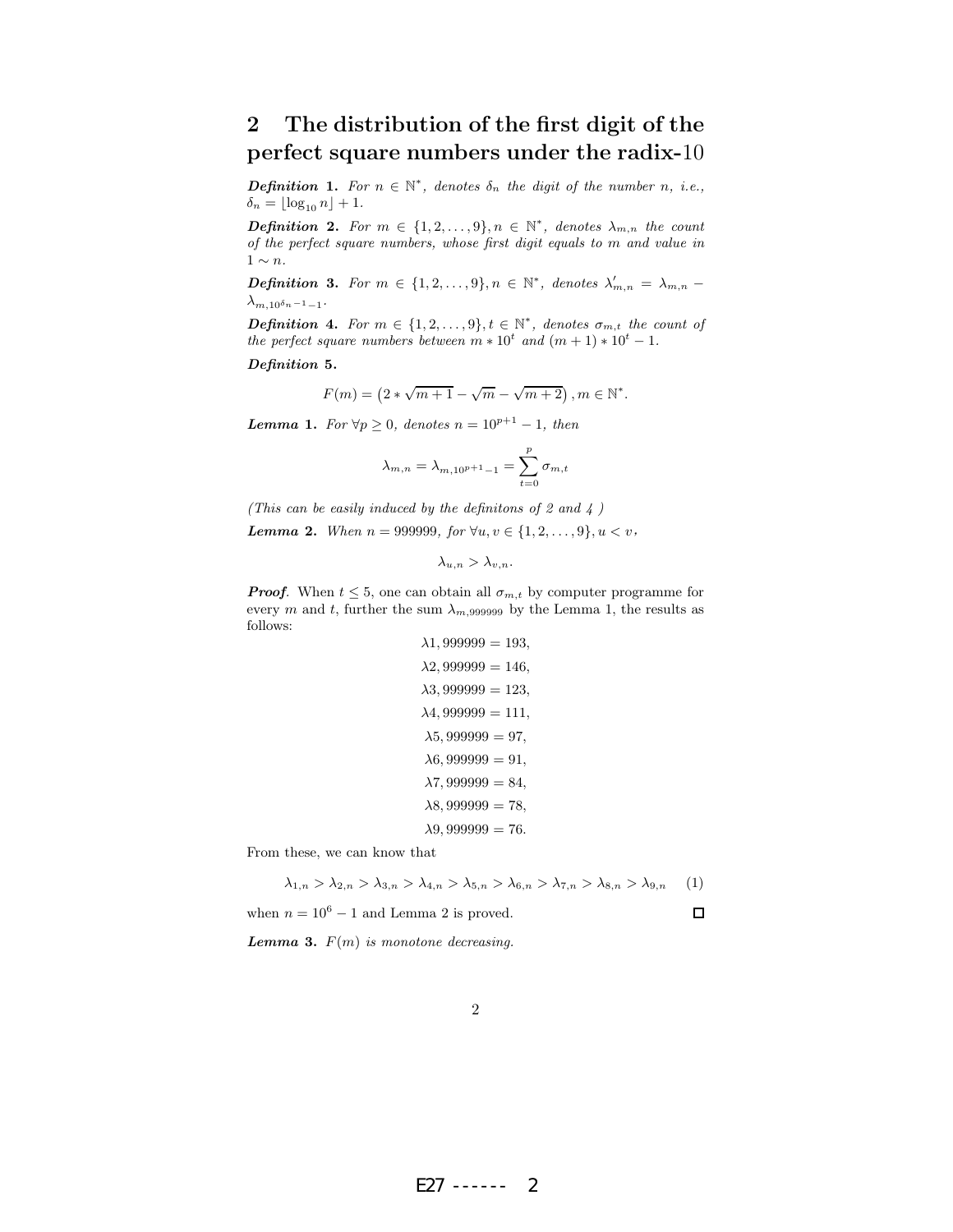**Proof.** From the derivation of  $F(m)$  on  $m$ ,

$$
F'(m) = \frac{1}{\sqrt{m+1}} - \frac{1}{2\sqrt{m}} - \frac{1}{2\sqrt{m+2}}
$$
  
= 
$$
\frac{1}{2} \left[ \left( \frac{1}{\sqrt{m+1}} - \frac{1}{\sqrt{m}} \right) + \left( \frac{1}{\sqrt{m+1}} - \frac{1}{\sqrt{m+2}} \right) \right]
$$
  
= 
$$
\frac{1}{2} \left( \frac{\sqrt{m} - \sqrt{m+1}}{\sqrt{m(m+1)}} + \frac{\sqrt{m+2} - \sqrt{m+1}}{\sqrt{(m+2)(m+1)}} \right)
$$
  
= 
$$
-\frac{1}{2} \left( \frac{1}{\sqrt{m(m+1)} \left( \sqrt{m} + \sqrt{m+1} \right)} - \frac{1}{\sqrt{(m+2)(m+1)} \left( \sqrt{m+2} + \sqrt{m+1} \right)} \right)
$$
(2)

 $\Box$ 

we can see

$$
\sqrt{m(m+1)} < \sqrt{(m+2)(m+1)},
$$
  

$$
\sqrt{m} + \sqrt{m+1} < \sqrt{m+2} + \sqrt{m+1}
$$

and  $F'(m) < 0$ .

Lemma 4.  $\forall t \geq 6, \forall m \in \{1, 2, \ldots, 8\}$ ,

$$
\left(\sqrt{(m+1)*10^t - 1} - \sqrt{m*10^t}\right) - \left(\sqrt{(m+2)*10^t - 1} - \sqrt{(m+1)*10^t}\right) > 2.
$$

Proof. Rewrite this inequality as

$$
\left(\sqrt{(m+1)*10^{t}} - \sqrt{m*10^{t}}\right) - \left(\sqrt{(m+2)*10^{t}} - \sqrt{(m+1)*10^{t}}\right) - \left(\sqrt{(m+1)*10^{t}} - \sqrt{(m+1)*10^{t}} - 1\right) + \left(\sqrt{(m+2)*10^{t}} - \sqrt{(m+2)*10^{t}} - 1\right) > 2.
$$
 (3)

Since

$$
\left(\sqrt{(m+1) * 10^{t}} - \sqrt{m * 10^{t}}\right) - \left(\sqrt{(m+2) * 10^{t}} - \sqrt{(m+1) * 10^{t}}\right)
$$

$$
= \left(2 * \sqrt{m+1} - \sqrt{m} - \sqrt{m+2}\right) * \sqrt{10^{t}}
$$

and  $m \in \{1,2,\ldots,8\},$  one can get  $F(m) \geq F(8)$  due to Lemma 3. Further, from  $t \geq 6$ ,

$$
(2 * \sqrt{m+1} - \sqrt{m} - \sqrt{m+2}) * \sqrt{10^t}
$$
  
\n
$$
\geq (2 * \sqrt{9} - \sqrt{8} - \sqrt{10}) * \sqrt{10^6}
$$
  
\n
$$
\approx 9.2952 > 3
$$
\n(4)

is right. Obviously,

$$
0 < \left| \sqrt{(m+1) * 10^t} - \sqrt{(m+1) * 10^t - 1} \right| < 1,\tag{5}
$$

$$
0 < \left| \sqrt{(m+2) * 10^t} - \sqrt{(m+2) * 10^t - 1} \right| < 1. \tag{6}
$$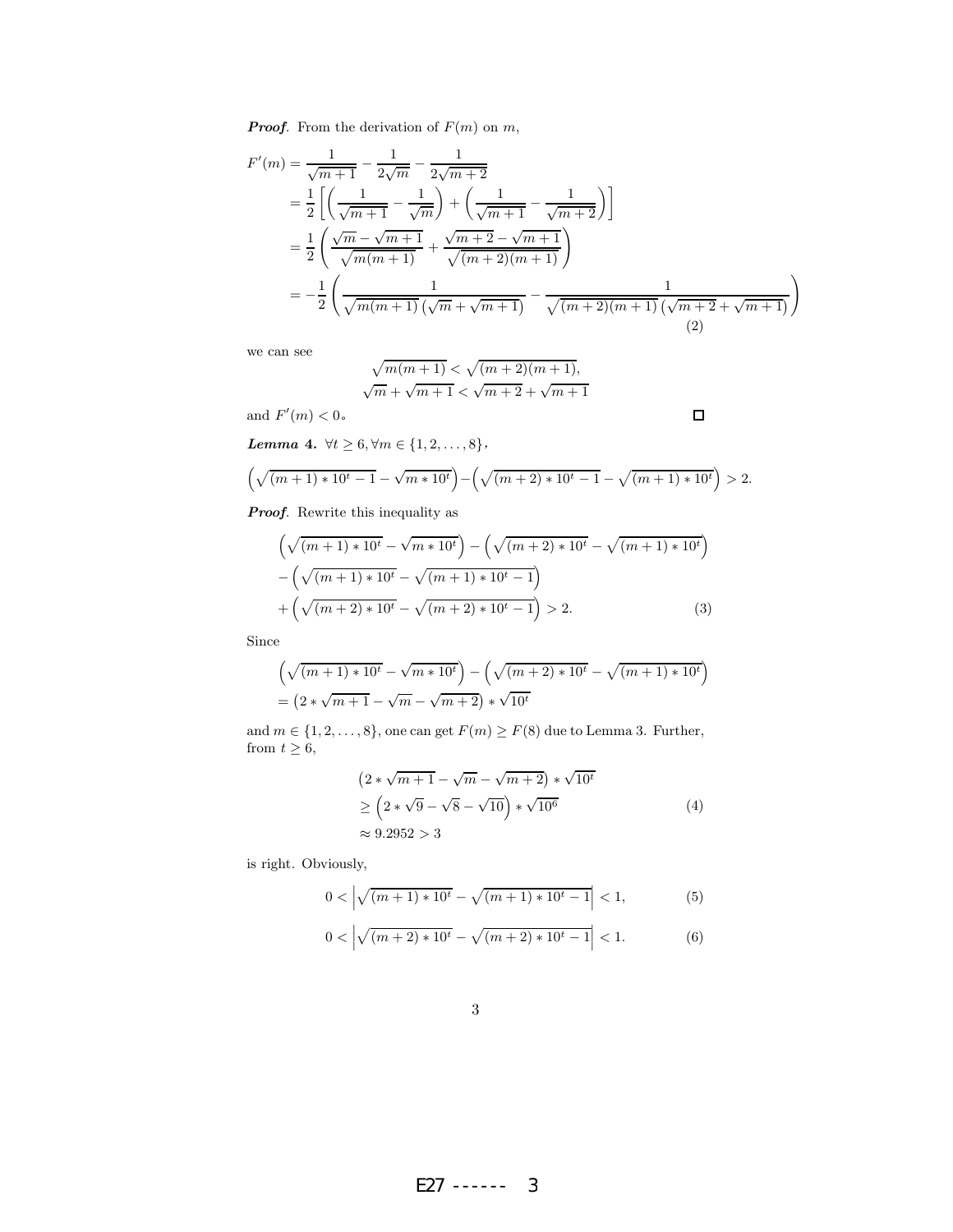From  $(4)$ , $(5)$  and  $(6)$ , we can get:

$$
\left(\sqrt{(m+1)*10^{t}} - \sqrt{m*10^{t}}\right) - \left(\sqrt{(m+2)*10^{t}} - \sqrt{(m+1)*10^{t}}\right) - \left(\sqrt{(m+1)*10^{t}} - \sqrt{(m+1)*10^{t}} - 1\right) + \left(\sqrt{(m+2)*10^{t}} - \sqrt{(m+2)*10^{t}} - 1\right) > 3 - 1 + 0 = 2.
$$
 (7)

 $\Box$ 

We can see (7) equals to (3), then Lemma 4 is proved.

Lemma 5. For  $\forall t \geq 6, \forall m \in \{1, 2, ..., 8\}$ , then

 $\sigma_{m,t} > \sigma_{m+1,t}.$ 

**Proof.** According to the properties of the perfect square number, we can get

$$
\sigma_{m,t} = \lfloor \sqrt{(m+1) * 10^t - 1} \rfloor - \lceil \sqrt{m * 10^t} \rceil + 1.
$$
\n(8)

\nFrom the properties of Gauss function, we know that

 $\lfloor \sqrt{(m+1) * 10^t - 1} \rfloor - \lceil \sqrt{m * 10^t} \rceil \le \sqrt{(m+1) * 10^t - 1} - \sqrt{m * 10^t} \tag{9}$ 

and

$$
\lfloor \sqrt{(m+1) * 10^t - 1} \rfloor - \lceil \sqrt{m * 10^t} \rceil \ge \sqrt{(m+1) * 10^t - 1} - \sqrt{m * 10^t} - 2
$$
\n(10)

are right. From  $(9)(10)$  and the Lemma 4, we can see that:

$$
\left( \lfloor \sqrt{(m+1) * 10^t - 1} \rfloor - \lceil \sqrt{m * 10^t} \rceil + 1 \right) \n- \left( \lfloor \sqrt{(m+2) * 10^t - 1} \rfloor - \lceil \sqrt{(m+1) * 10^t} \rceil + 1 \right) \n\ge \left( \sqrt{(m+1) * 10^t - 1} - \sqrt{m * 10^t} \right) \n- \left( \sqrt{(m+2) * 10^t - 1} - \sqrt{(m+1) * 10^t} \right) - 2 \n> 2 - 2 = 0.
$$
\n(11)

Expand  $\sigma_{m,t}$  and  $\sigma_{m+1,t}$  by (8) and then from (11), the lemma is proved.  $\Box$ 

**Lemma 6.** Let  $P$  is nonnegative integer, for sufficiently large positive integer  $N_0$ , and ∀n = 10<sup>p+1</sup> − 1 >  $N_0$  ∀u,  $v \in \{1, 2, ..., 9\}$ ,  $u < v$ , then

$$
\lambda_{u,n} > \lambda_{v,n}.
$$

**Proof.** Since  $N_0$  is sufficiently large, we can write  $\lambda_{m,n}$  as

$$
\lambda_{m,n} = \lambda_{m,999999} + \sum_{t=6}^{p} \sigma_{m,t}.
$$
 (12)

For  $\forall u, v \in \{1, 2, ..., 9\}, u < v$ , the Lemma (5) tells:

$$
\sigma_{u,t} > \sigma_{v,t}.\tag{13}
$$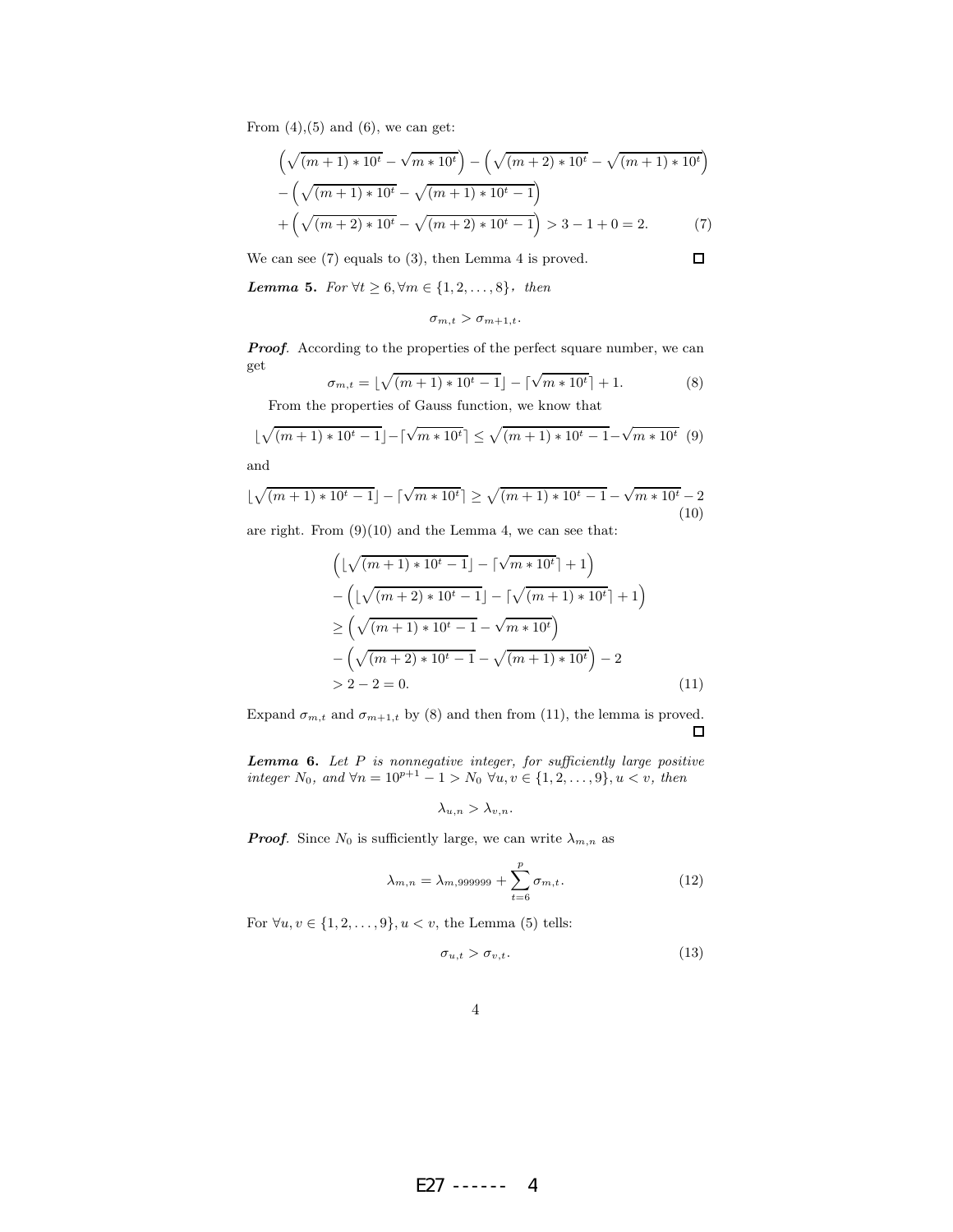After summing the inequality, we can get

$$
\sum_{t=6}^{p} \sigma_{u,t} > \sum_{t=6}^{p} \sigma_{v,t}.
$$
 (14)

According to the Lemma 2:

$$
\lambda_{u,999999} > \lambda_{v,999999} \tag{15}
$$

 $\Box$ 

holds. Then from  $(14)$  and  $(15)$ , the Lemma is proved.

**Theorem 1.** For sufficiently large positive integer  $N_0$ ,  $\forall n > N_0$ ,  $\forall u, v \in$  $\{1, 2, \ldots, 9\}, u < v$ ,

$$
\lambda_{u,n} > \lambda_{v,n}
$$

**Proof.** From the definitions of  $(3)$  and  $(4)$ , we can get

$$
0 \le \lambda'_{m,n} \le \sigma_{m,\delta_n - 1}.\tag{16}
$$

Denote  $\phi_n$  the first digit of *n*.

If  $u < \phi_n$ , then  $\lambda'_{u,n} = \sigma_{u,\delta_n-1}$ . From (5) and (16), we can get

$$
\lambda'_{u,n} = \sigma_{u,\delta_n-1} \ge \sigma_{v,\delta_n-1} \ge \lambda'_{v,n};
$$

If  $v > \phi_n$ , then  $\lambda'_{v,n} = 0$ . From (16), we can get

$$
\lambda'_{u,n}\geq 0=\lambda'_{v,n}.
$$

Since  $u < v$ , one of the above two cases must be right, i.e..

$$
\lambda'_{u,n} \ge \lambda'_{v,n}.\tag{17}
$$

Denote  $N_0$  in Lemma (6) as  $N'_0$  and  $n' = 10^{\delta_n - 1} - 1$ . Due to  $N_0$  is sufficiently large, we can take  $n' > N'_0$  when  $n > N_0$ . The condition in Lemma (6) is satisfied and we can see that

$$
\lambda_{u,10^{\delta_n - 1} - 1} > \lambda_{v,10^{\delta_n - 1} - 1}.\tag{18}
$$

From the definition of (3) and (17) and (18), we can see the theorem is  $\Box$ right.

## 3 The distribution of the first digit of the arbitrary positive integer power of the positive integer under the radix-10

**Definition 6.** For  $m \in \{1, 2, ..., 9\}, n \in \mathbb{N}^*, k \in \mathbb{N}^*,$  denotes  $\lambda_{m,n,k}$  the count of the numbers of k power, whose first digit equals to m and value  $in 1, 2, \ldots, n$ .

**Definition 7.** For  $m \in \{1, 2, ..., 9\}, n \in \mathbb{N}^*, k \in \mathbb{N}^*, let \lambda'_{m,n,k} =$  $\lambda_{m,n,k}-\lambda_{m,10^{\delta_n-1}-1,k}.$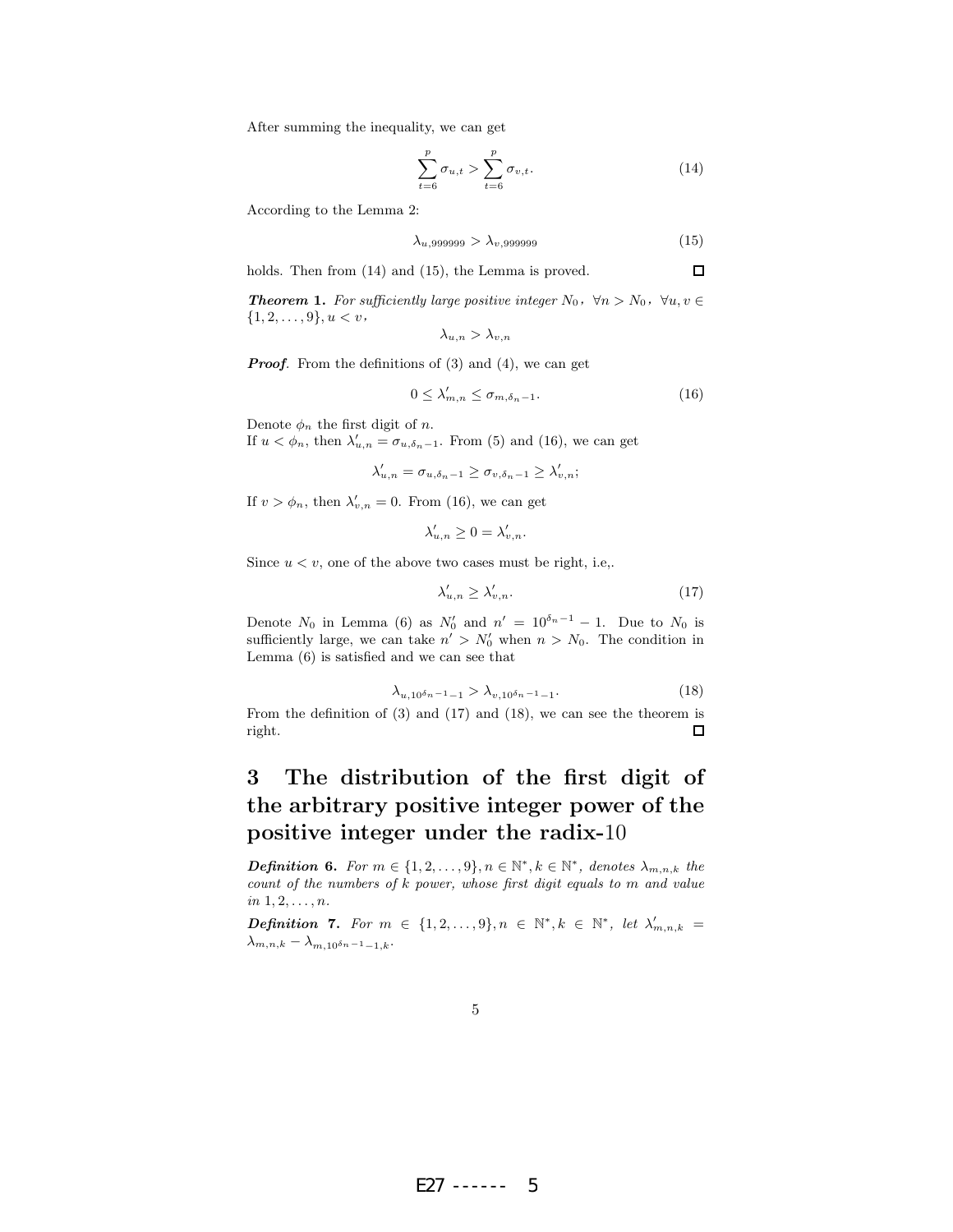**Definition 8.** For  $m \in \{1, 2, ..., 9\}, t \in \mathbb{N}^*, k \in \mathbb{N}^*,$  denotes  $\sigma_{m,t,k}$  the count of the numbers which is just the k power of a positive integer between  $m * 10^t$  and  $(m + 1) * 10^t - 1$ .

Definition 9.

$$
G(m,k) = \sqrt[k]{m}, m, k \in \mathbb{N}^*.
$$

**Lemma 7.** For  $\forall p \geq 0$ , let  $n = 10^{p+1} - 1$ , then

$$
\lambda_{m,n,k} = \lambda_{m,10^{p+1}-1,k} = \sum_{t=0}^{p} \sigma_{m,t,k}.
$$

(This can be easily proved by the definitions of  $(6)$  and  $(8)$ )

**Lemma 8.** For  $\forall m \in \mathbb{N}^*, \forall k \in \mathbb{N}^*, k \geq 2$ , then

$$
2\sqrt[k]{m+1} > \sqrt[k]{m} + \sqrt[k]{m+2}
$$

**Proof.** Since the second order derivation of  $G(m, k)$  satisfies

$$
G''(m,k) = \frac{1}{k} \left(\frac{1}{k} - 1\right) m^{\frac{1}{k}-2} < 0,
$$

we can see  $G(m, k)$  is a convex function and get the inequality by  $Jensen$ inequality as:

$$
\frac{\sqrt[k]{m} + \sqrt[k]{m+2}}{2} \le \sqrt[k]{\frac{m + (m+2)}{2}} = \sqrt[k]{m+1}.
$$
 (19)

Since  $m \neq m + 2$ , so the equal sign can't access in (19) and the lemma is proved. proved.

**Lemma 9.** For  $\forall m \in \{1, 2, ..., 8\}, \forall k \in \mathbb{N}^*, k \geq 2$ , we can see there is  $t_0 \in \mathbb{N}^*$  when  $t \geq t_0$  and

$$
\left(\sqrt[k]{(m+1)*10^{t}-1} - \sqrt[k]{m*10^{t}}\right) - \left(\sqrt[k]{(m+2)*10^{t}-1} - \sqrt[k]{(m+1)*10^{t}}\right) > 2
$$

holds.

**Proof.** Similar to the proof of  $(4)$ , we rewrite the inequality as

$$
\left(\sqrt[k]{(m+1)*10^{t}} - \sqrt[k]{m*10^{t}}\right) - \left(\sqrt[k]{(m+2)*10^{t}} - \sqrt[k]{(m+1)*10^{t}}\right) \n- \left(\sqrt[k]{(m+1)*10^{t}} - \sqrt[k]{(m+1)*10^{t}} - 1\right) \n+ \left(\sqrt[k]{(m+2)*10^{t}} - \sqrt[k]{(m+2)*10^{t}} - 1\right) > 2.
$$
\n(20)

Similar to  $(5)$  and  $(6)$ , we can see:

$$
0 < \left| \sqrt[k]{(m+1) * 10^t} - \sqrt[k]{(m+1) * 10^t - 1} \right| < 1,\tag{21}
$$

$$
0 < \left| \sqrt[k]{(m+2) * 10^t} - \sqrt[k]{(m+2) * 10^t - 1} \right| < 1. \tag{22}
$$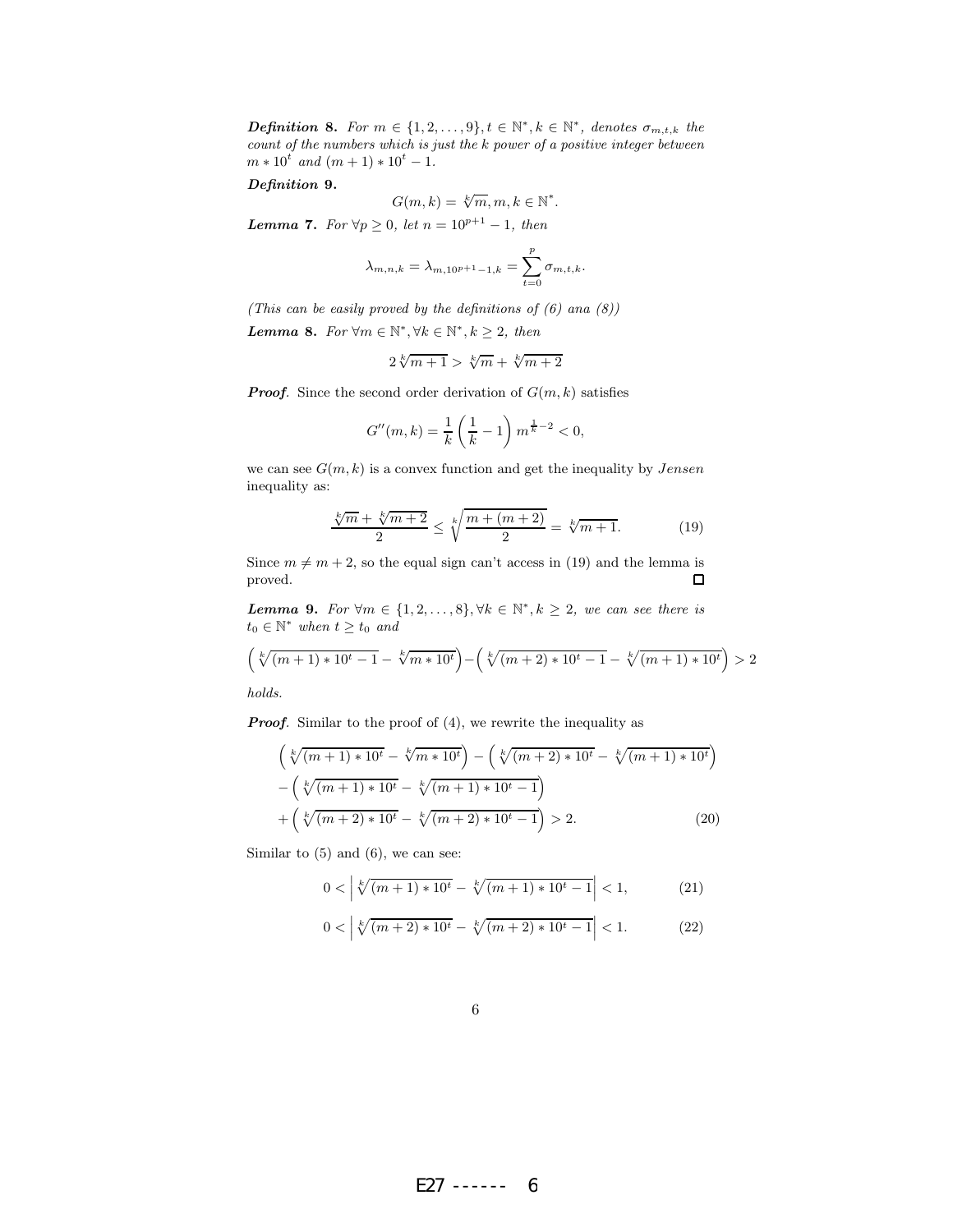Define  $T_{m,k}$  to satisfy:

$$
\left(\sqrt[k]{(m+1) * 10^{T_{m,k}} - \sqrt[k]{m * 10^{T_{m,k}}}}\right) - \left(\sqrt[k]{(m+2) * 10^{T_{m,k}} - \sqrt[k]{(m+1) * 10^{T_{m,k}}}}\right) = 3.
$$

i.e,.

$$
T_{m,k} = \log_{10} \left( \frac{3}{2\sqrt[k]{m+1} - \sqrt[k]{m} - \sqrt[k]{m+2}} \right)^k.
$$

Due to Lemma (8), the  $\mathcal{T}_{m,k}$  above really exists. Taking  $t_0 = \max\{[T_{m,k}]\},$  then when  $t \ge t_0$ , we can get

$$
\left(\sqrt[k]{(m+1)*10^{t}} - \sqrt[k]{m*10^{t}}\right) - \left(\sqrt[k]{(m+2)*10^{t}} - \sqrt[k]{(m+1)*10^{t}}\right) \ge 3.
$$
\n(23)

From (21),(22) and (23),

$$
\left(\sqrt[k]{(m+1)*10^{t}} - \sqrt[k]{m*10^{t}}\right) - \left(\sqrt[k]{(m+2)*10^{t}} - \sqrt[k]{(m+1)*10^{t}}\right)
$$

$$
-\left(\sqrt[k]{(m+1)*10^{t}} - \sqrt[k]{(m+1)*10^{t}} - 1\right)
$$

$$
+\left(\sqrt[k]{(m+2)*10^{t}} - \sqrt[k]{(m+2)*10^{t}} - 1\right) > 3 - 1 + 0 = 2
$$
 (24)  
ls. Since (24) equals to (20), the Lemma is proved.

holds. Since (24) equals to (20), the Lemma is proved.

**Lemma 10.** For  $\forall m \in \{1, 2, ..., 8\}$ and $\forall k \in \mathbb{N}^*$ , we can see there is  $t_0 \in \mathbb{N}^*$  when  $t \geq t_0$  and

$$
\sigma_{m,t,k} \ge \sigma_{m+1,t,k} + 1
$$

holds.

**Proof.** Similar to the proof of  $(5)$ , by the definition of  $(8)$ , we can get

$$
\sigma_{m,t,k} = \lfloor \sqrt[k]{(m+1) * 10^t - 1} \rfloor - \lceil \sqrt[k]{m * 10^t} \rceil + 1. \tag{25}
$$

According to the properties of the Gauss function,

$$
\lfloor \sqrt[k]{(m+1) * 10^t - 1} \rfloor - \lceil \sqrt[k]{m * 10^t} \rceil \le \sqrt[k]{(m+1) * 10^t - 1} - \sqrt[k]{m * 10^t},
$$
\n(26)

and

$$
\lfloor \sqrt[k]{(m+1) * 10^t - 1} \rfloor - \lceil \sqrt[k]{m * 10^t} \rceil \ge \sqrt[k]{(m+1) * 10^t - 1} - \sqrt[k]{m * 10^t - 2}
$$
\n(27)

hold and then we can see that

$$
\left( \lfloor \sqrt[k]{(m+1) * 10^t - 1} \rfloor - \lceil \sqrt[k]{m * 10^t} \rceil + 1 \right) \n- \left( \lfloor \sqrt[k]{(m+2) * 10^t - 1} \rfloor - \lceil \sqrt[k]{(m+1) * 10^t} \rceil + 1 \right) \n\ge \left( \sqrt[k]{(m+1) * 10^t - 1} - \sqrt[k]{m * 10^t} \right) \n- \left( \sqrt[k]{(m+2) * 10^t - 1} - \sqrt[k]{(m+1) * 10^t} \right) - 2.
$$
\n(28)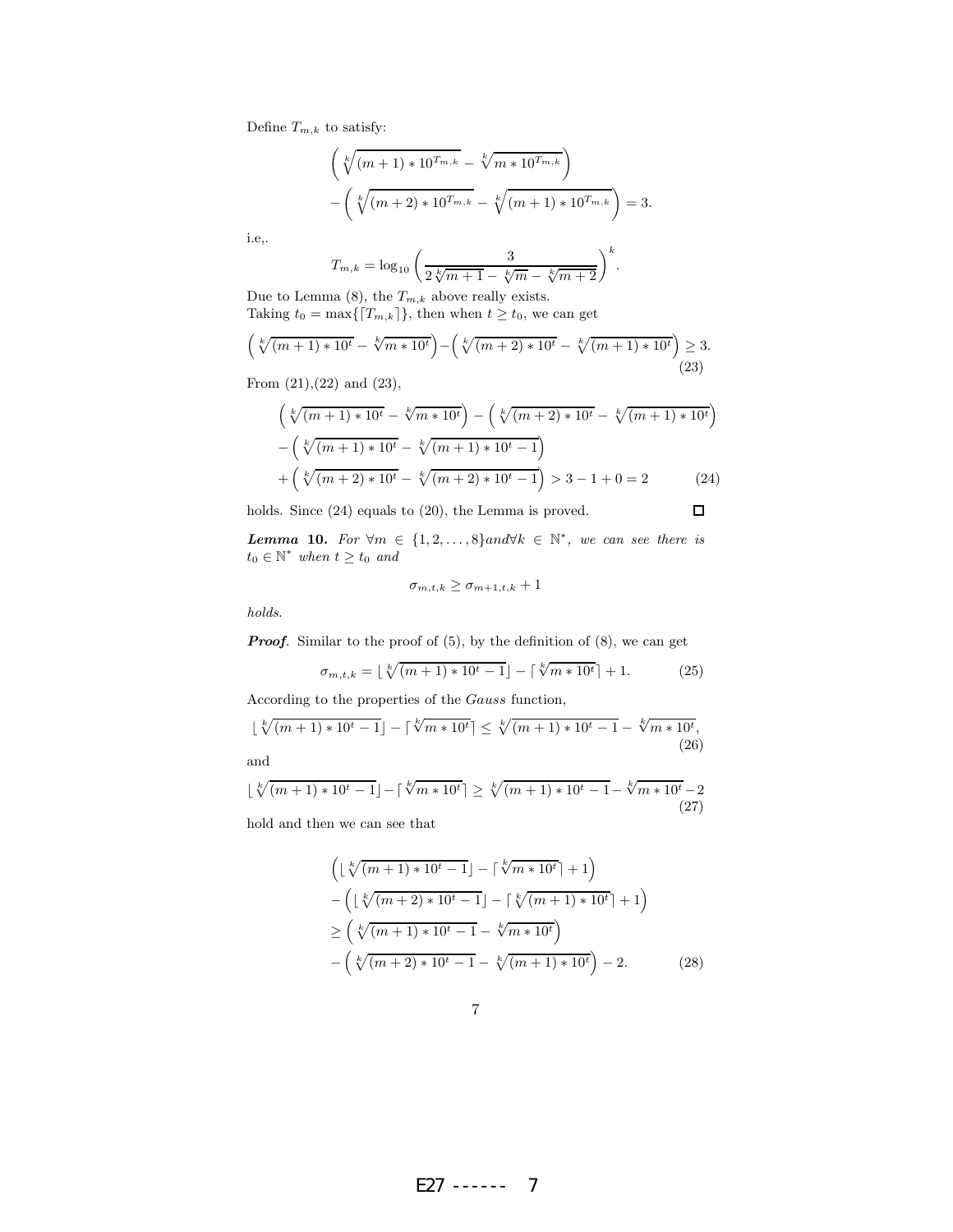From (28) and Lemma (9), we know there is  $t_0 \in \mathbb{N}^*$  when  $t \geq t_0$  such that

$$
\left(\lfloor\sqrt[k]{(m+1)*10^{t}-1}\rfloor - \lceil\sqrt[k]{m*10^{t}}\rceil + 1\right) - \left(\lfloor\sqrt[k]{(m+1)*10^{t}-1}\rfloor - \lceil\sqrt[k]{m*10^{t}}\rceil + 1\right) > 0.
$$
 (29)

Expanding  $\sigma_{m,t,k}$  and  $\sigma_{m+1,t,k}$  according to (25) and substitute into (29), we know there is  $t_0 \in \mathbb{N}^*$  when  $t \geq t_0$  such that

$$
\sigma_{m,t,k} > \sigma_{m+1,t,k}.\tag{30}
$$

From the definitions of  $\sigma_{m,t,k}$  and  $\sigma_{m+1,t,k}$ , we know they are integer and then (30) equivalent to this Lemma.  $\Box$ 

**Lemma 11.** Let  $p$  be positive integer and for sufficiently large positive integer  $N_0$ , for  $\forall n = 10^{p+1} - 1 > N_0$ ,  $\forall k \in \mathbb{N}^*$  and  $\forall u, v \in \{1, 2, ..., 9\}, u <$ v, the inequality

$$
\lambda_{u,n,k} > \lambda_{v,n,k}
$$

holds.

**Proof.** For  $\forall k \in \mathbb{N}^*, \forall u, v \in \{1, 2, ..., 9\}, u < v$  and from Lemma (10), we can see there is  $t_0 \in \mathbb{N}^*$  when  $t \geq t_0$ , and

$$
\sigma_{u,t,k} \ge \sigma_{v,t,k} + 1 \tag{31}
$$

holds. For these  $t_0$ , denotes  $\Delta = \max\{\lambda_{v,10^{t_0}-1,k} - \lambda_{u,10^{t_0}-1,k}, 0\}$ . Since  $N_0$  is sufficiently large, we can choose  $p \ge t_0 + \Delta$ , i.e.,  $n \ge 10^{t_0 + \Delta + 1} - 1$ , and get

$$
\lambda_{m,n,k} = \lambda_{m,10^{t_0} - 1,k} + \sum_{t=t_0}^{t_0 + \Delta} \sigma_{m,t,k} + \sum_{t=t_0 + \Delta + 1}^{p} \sigma_{m,t,k} \tag{32}
$$

by (7) and

$$
\left(\lambda_{u,10^{t_0}-1,k} + \sum_{t=t_0}^{t_0+\Delta} \sigma_{u,t,k}\right) - \left(\lambda_{v,10^{t_0}-1,k} + \sum_{t=t_0}^{t_0+\Delta} \sigma_{v,t,k}\right)
$$
\n
$$
= \left(\lambda_{u,10^{t_0}-1,k} - \lambda_{v,10^{t_0}-1,k}\right) + \left(\sum_{t=t_0}^{t_0+\Delta} \sigma_{u,t,k} - \sum_{t=t_0}^{t_0+\Delta} \sigma_{v,t,k}\right)
$$
\n
$$
\geq -\Delta + (\Delta + 1) = 1 > 0
$$
\n(33)

by (31). Similarly by (31), we can also get

$$
\sum_{t=t_0+\Delta+1}^{p} \sigma_{u,t,k} \ge \sum_{t=t_0+\Delta+1}^{p} \sigma_{v,t,k}.
$$
 (34)

 $\Box$ From (32), (33) and (34), we can see that the Lemma is right.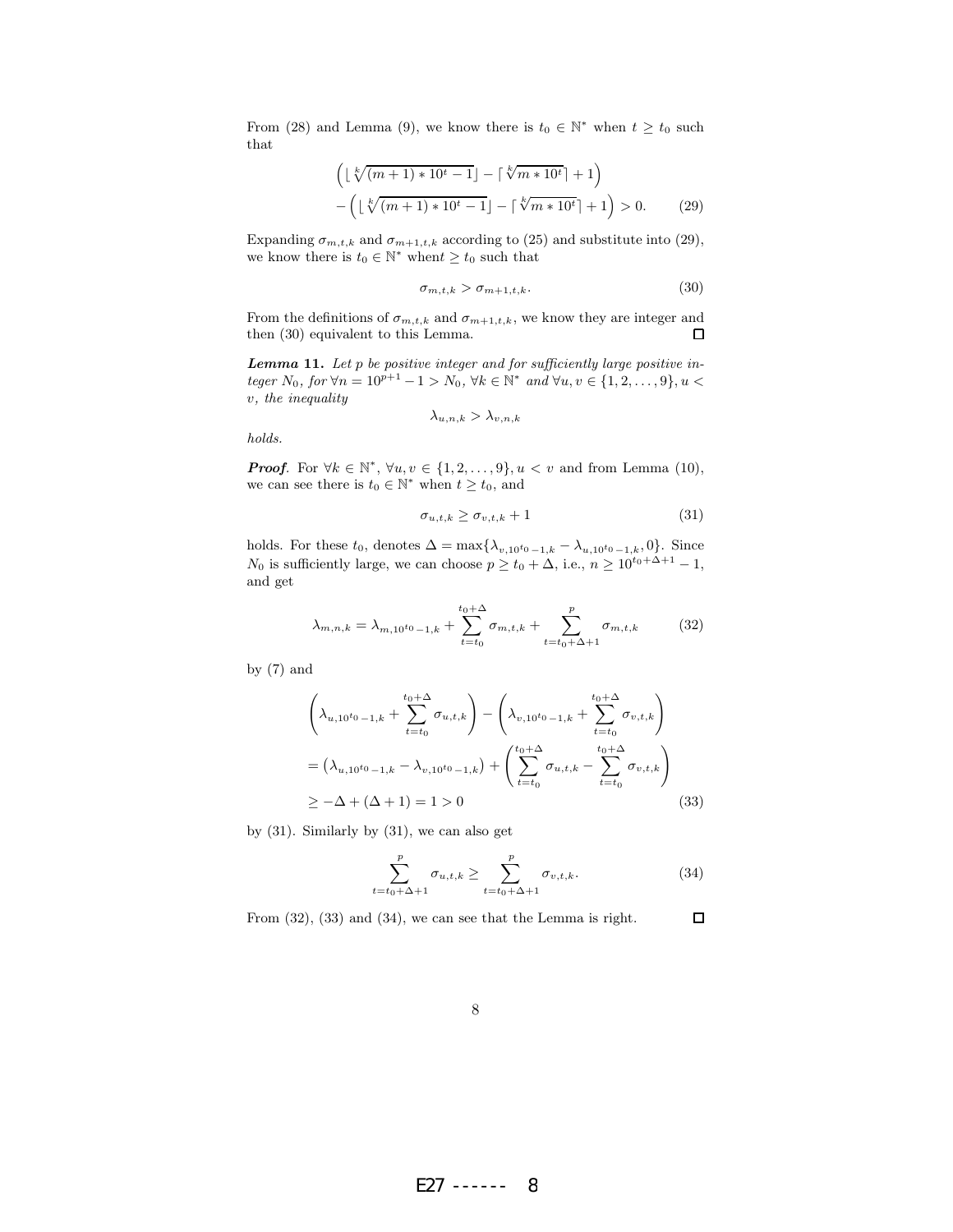**Theorem 2.** For sufficiently large positive integer  $N_0$ ,  $\forall n > N_0$ ,  $\forall k \in \mathbb{N}^*$ ,  $\forall u, v \in \{1, 2, \ldots, 9\}, u < v,$ 

$$
\lambda_{u,n,k} > \lambda_{v,n,k}
$$

holds.

**Proof.** Similarly to the proof of the Theorem  $(1)$ , from the definitions of  $(7)$  and  $(8)$ , we can get

$$
0 \le \lambda'_{m,n,k} \le \sigma_{m,\delta_n-1,k}.\tag{35}
$$

Takeing the first digit of n and denoting it  $\phi_n$ . If  $u < \phi_n$ , then  $\lambda'_{u,n,k} = \sigma_{u,\delta_n-1,k}$  and from (10) and (35), we can get

$$
\lambda'_{u,n,k} = \sigma_{u,\delta_n-1,k} \geq \sigma_{v,\delta_n-1,k} \geq \lambda'_{v,n,k}.
$$

If  $v > \phi_n$ , then  $\lambda'_{v,n,k} = 0$  and from (35), we can get

$$
\lambda'_{u,n,k}\geq 0=\lambda'_{v,n,k}.
$$

Since  $u < v$ , one of the above two cases must be held, i.e.,

$$
\lambda'_{u,n,k} \ge \lambda'_{v,n,k} \tag{36}
$$

 $\Box$ 

Denoting  $N_0$  in Lemma 11 as  $N'_0$  and let  $n' = 10^{\delta_n - 1} - 1$ . Since  $N_0$ is sufficiently large, we can choose  $n > N_0$  such that  $n' > N'_0$ . So the conditions in Lemma (11) is satisfied and from it, the inequality

$$
\lambda_{u,10^{\delta_n - 1} - 1,k} > \lambda_{v,10^{\delta_n - 1} - 1,k} \tag{37}
$$

holds. From  $(7)$ ,  $(36)$  and  $(37)$ , this Lemma is proved.

## 4 The distribution of the first digit of the arbitrary positive integer power of the positive integer under the radix of the arbitrary positive integer.

This section is the extension of the section (3) and the procedures of these proofs are similar.

**Definition 10.** For  $n \in \mathbb{N}^*, l \in \mathbb{N}^*, l \geq 3$ , denotes  $\delta_{n,l}$  the digit of n under the radix-l, i.e.,  $\delta_{n,l} = |\log_l n| + 1$ 

*Definition* 11. For  $l \in \mathbb{N}^*, l \geq 3, m \in \{1, 2, ..., l-1\}, n \in \mathbb{N}^*, k \in \mathbb{N}^*,$ denotes  $\lambda_{m,n,k,l}$  the count of the numbers of k power, whose first digit equals to  $m$  and value in  $1, 2, \ldots, n$  under radix-l.

*Definition* 12. For  $l \in \mathbb{N}^*, l \geq 3, m \in \{1, 2, ..., l-1\}, n \in \mathbb{N}^*, k \in \mathbb{N}^*,$ let  $\lambda'_{m,n,k,l} = \lambda_{m,n,k,l} - \lambda_{m,l} \sum_{i=1, k,l}^{n}$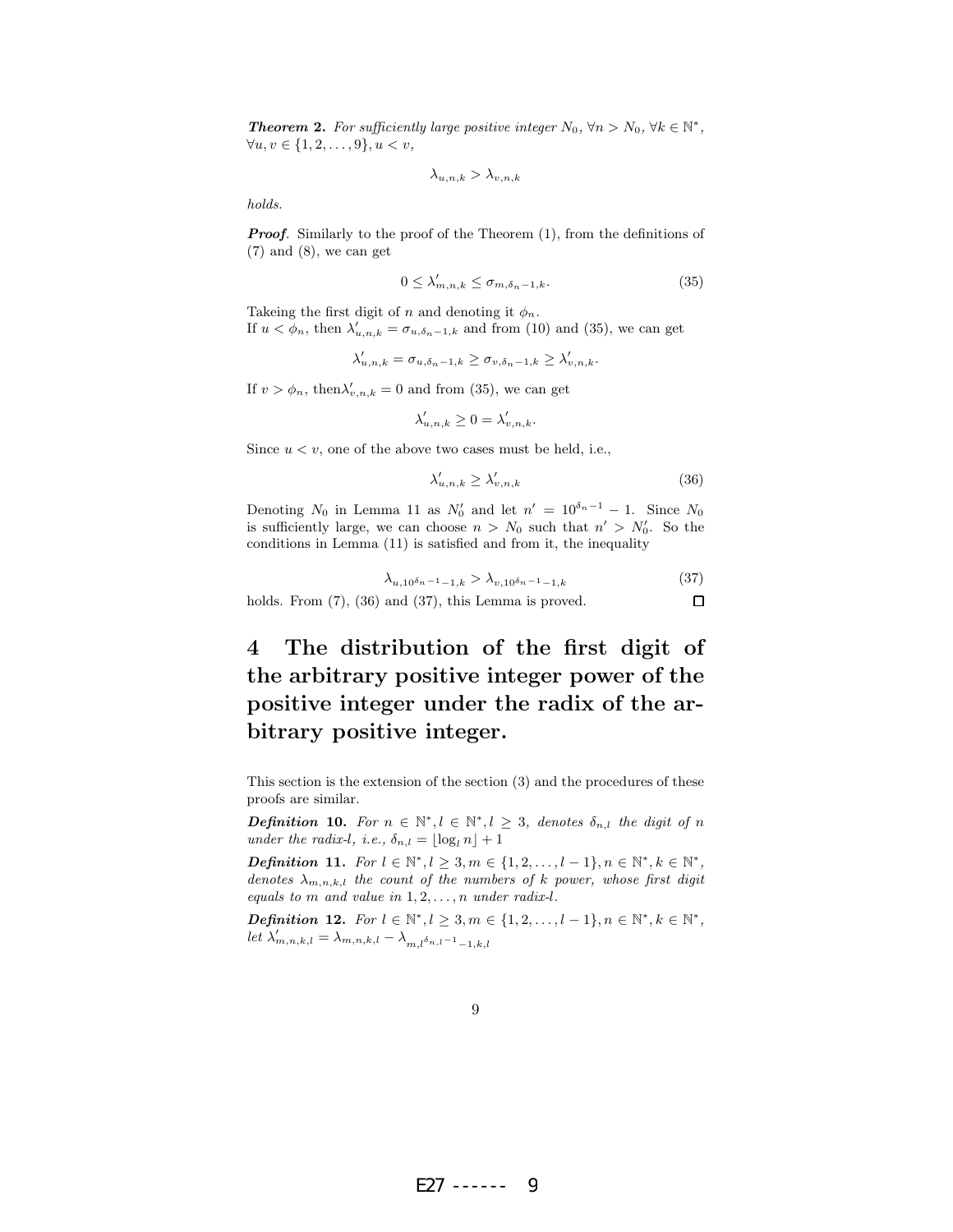*Definition* 13. For  $l \in \mathbb{N}^*, l \geq 3, m \in \{1, 2, ..., l-1\}, t \in \mathbb{N}^*, k \in \mathbb{N}^*,$ denotes  $\sigma_{m,t,k,l}$  the count of the numbers which is just the k power of a positive integer between  $m * l^t$  and  $(m + 1) * l^t - 1$ .

**Lemma 12.** For  $\forall p \geq 0, \forall l \geq 3$ , let  $n = l^{p+1} - 1$ , then

$$
\lambda_{m,n,k,l} = \lambda_{m,l^{p+1}-1,k,l} = \sum_{t=0}^{p} \sigma_{m,t,k,l}.
$$

(This can be easily proved by the definitions of  $(11)$  and  $(13)$ )

Lemma 13. For  $\forall l \in \mathbb{N}^*, l \geq 3, \forall m \in \{1, 2, \ldots, l-2\}, \forall k \in \mathbb{N}^*, \exists t_0 \in \mathbb{N}^*$ and when  $t \geq t_0$ , then

$$
\left(\sqrt[k]{(m+1) * l^t - 1} - \sqrt[k]{m * l^t}\right) - \left(\sqrt[k]{(m+2) * l^t - 1} - \sqrt[k]{(m+1) * l^t}\right) > 2.
$$

**Proof.** Similar to the proof of (9) and we rewrite this inequality as :

$$
\left(\sqrt[k]{(m+1) * l^t} - \sqrt[k]{m * l^t}\right) - \left(\sqrt[k]{(m+2) * l^t} - \sqrt[k]{(m+1) * l^t}\right) \n- \left(\sqrt[k]{(m+1) * l^t} - \sqrt[k]{(m+1) * l^t} - 1\right) \n+ \left(\sqrt[k]{(m+2) * l^t} - \sqrt[k]{(m+2) * l^t} - 1\right) > 2.
$$
\n(38)

and then

$$
0 < \left| \sqrt[k]{(m+1) * l^t} - \sqrt[k]{(m+1) * l^t - 1} \right| < 1,\tag{39}
$$

$$
0 < \left| \sqrt[k]{(m+2) * l^t} - \sqrt[k]{(m+2) * l^t - 1} \right| < 1. \tag{40}
$$

Define  $T_{m,k,l}$  to satisfy:

$$
\left(\sqrt[k]{(m+1) * l^{T_{m,k,l}}} - \sqrt[k]{m * l^{T_{m,k,l}}}\right)
$$

$$
-\left(\sqrt[k]{(m+2) * l^{T_{m,k,l}}}- \sqrt[k]{(m+1) * l^{T_{m,k,l}}}\right) = 3
$$

i.e.,

$$
T_{m,k,l} = \log_l \left( \frac{3}{2\sqrt[k]{m+1} - \sqrt[k]{m} - \sqrt[k]{m+2}} \right)^k.
$$

From Lemma 8, we can know  $T_{m,k,l}$  above really exists. Taking  $t_0 = \max\{[T_{m,k,l}]\}\$  and when  $t \geq t_0$ , we can see that

$$
\left(\sqrt[k]{(m+1) * l^t} - \sqrt[k]{m * l^t}\right) - \left(\sqrt[k]{(m+2) * l^t} - \sqrt[k]{(m+1) * l^t}\right) \ge 3.
$$
\n(41)

From (39),(40) and (41),

$$
\left(\sqrt[k]{(m+1) * l^t} - \sqrt[k]{m * l^t}\right) - \left(\sqrt[k]{(m+2) * l^t} - \sqrt[k]{(m+1) * l^t}\right) \n- \left(\sqrt[k]{(m+1) * l^t} - \sqrt[k]{(m+1) * l^t} - 1\right) \n+ \left(\sqrt[k]{(m+2) * l^t} - \sqrt[k]{(m+2) * l^t} - 1\right) > 3 - 1 + 0 = 2
$$
\n(42)

holds. Since  $(42)$  equals to  $(38)$ , this Lemma is proved.

 $\Box$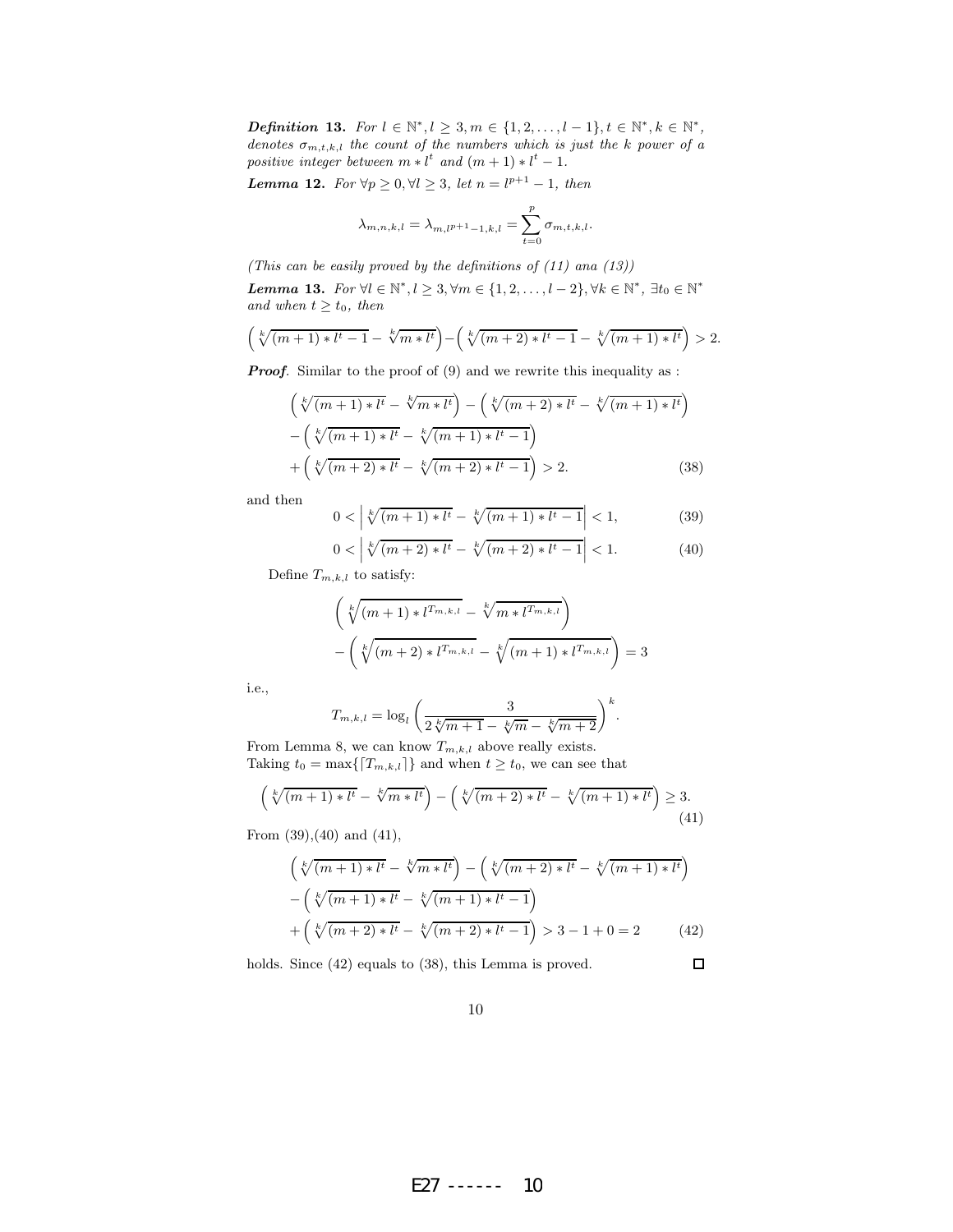Lemma 14. For  $\forall l \in \mathbb{N}^*, l \geq 3, \forall m \in \{1, 2, ..., l-2\}, \forall k \in \mathbb{N}^*,$  we can see there is  $t_0 \in \mathbb{N}^*$  when  $t \geq t_0$  and

$$
\sigma_{m,t,k,l} \geq \sigma_{m+1,t,k,l} + 1
$$

holds.

**Proof.** Similar to the proof of Lemma (10), by the definition of (13), we can see that

$$
\sigma_{m,t,k,l} = \lfloor \sqrt[k]{(m+1) * l^t - 1} \rfloor - \lceil \sqrt[k]{m * l^t} \rceil + 1. \tag{43}
$$

According to the properties of the Gauss function,

$$
\lfloor \sqrt[k]{(m+1) * l^t - 1} \rfloor - \lceil \sqrt[k]{m * l^t} \rceil \le \sqrt[k]{(m+1) * l^t - 1} - \sqrt[k]{m * l^t} \tag{44}
$$

and

$$
\lfloor \sqrt[k]{(m+1) * l^t - 1} \rfloor - \lceil \sqrt[k]{m * l^t} \rceil \ge \sqrt[k]{(m+1) * l^t - 1} - \sqrt[k]{m * l^t} - 2 \tag{45}
$$

hold and we can see that

$$
\left( \lfloor \sqrt[k]{(m+1) * l^t - 1} \rfloor - \lceil \sqrt[k]{m * l^t} \rceil + 1 \right) \n- \left( \lfloor \sqrt[k]{(m+2) * l^t - 1} \rfloor - \lceil \sqrt[k]{(m+1) * l^t} \rceil + 1 \right) \n\ge \left( \sqrt[k]{(m+1) * l^t - 1} - \sqrt[k]{m * l^t} \right) \n- \left( \sqrt[k]{(m+2) * l^t - 1} - \sqrt[k]{(m+1) * l^t} \right) - 2.
$$
\n(46)

From (46) and Lemma (13), we know there is  $t_0 \in \mathbb{N}^*$  when  $t \geq t_0$  and

$$
\left(\lfloor\sqrt[k]{(m+1)*l^{t}-1}\rfloor - \lceil\sqrt[k]{m*l^{t}}\rceil + 1\right) - \left(\lfloor\sqrt[k]{(m+2)*l^{t}-1}\rfloor - \lceil\sqrt[k]{(m+1)*l^{t}}\rceil + 1\right) > 0 \qquad (47)
$$

Expanding  $\sigma_{m,t,k,l}$  and  $\sigma_{m+1,t,k,l}$  according to (43) and substitute into (47), we know there is  $t_0 \in \mathbb{N}^*$  when  $t \geq t_0$  such that

$$
\sigma_{m,t,k,l} > \sigma_{m+1,t,k,l}.\tag{48}
$$

From the definitions of  $\sigma_{m,t,k,l}$  and  $\sigma_{m+1,t,k,l}$ , we know they are integer and then (48) equivalent to this Lemma.  $\Box$ 

**Lemma 15.** Let  $p$  is positive integer, for sufficiently large positive integer  $N_0, \forall l \in \mathbb{N}^*, l \ge 3, \forall n = l^{p+1} - 1 > N_0, \forall k \in \mathbb{N}^* \text{ and } \forall u, v \in \{1, 2, ..., l - 1\}$  $1\}, u < v,$ 

$$
\lambda_{u,n,k,l} > \lambda_{v,n,k,l}
$$

holds.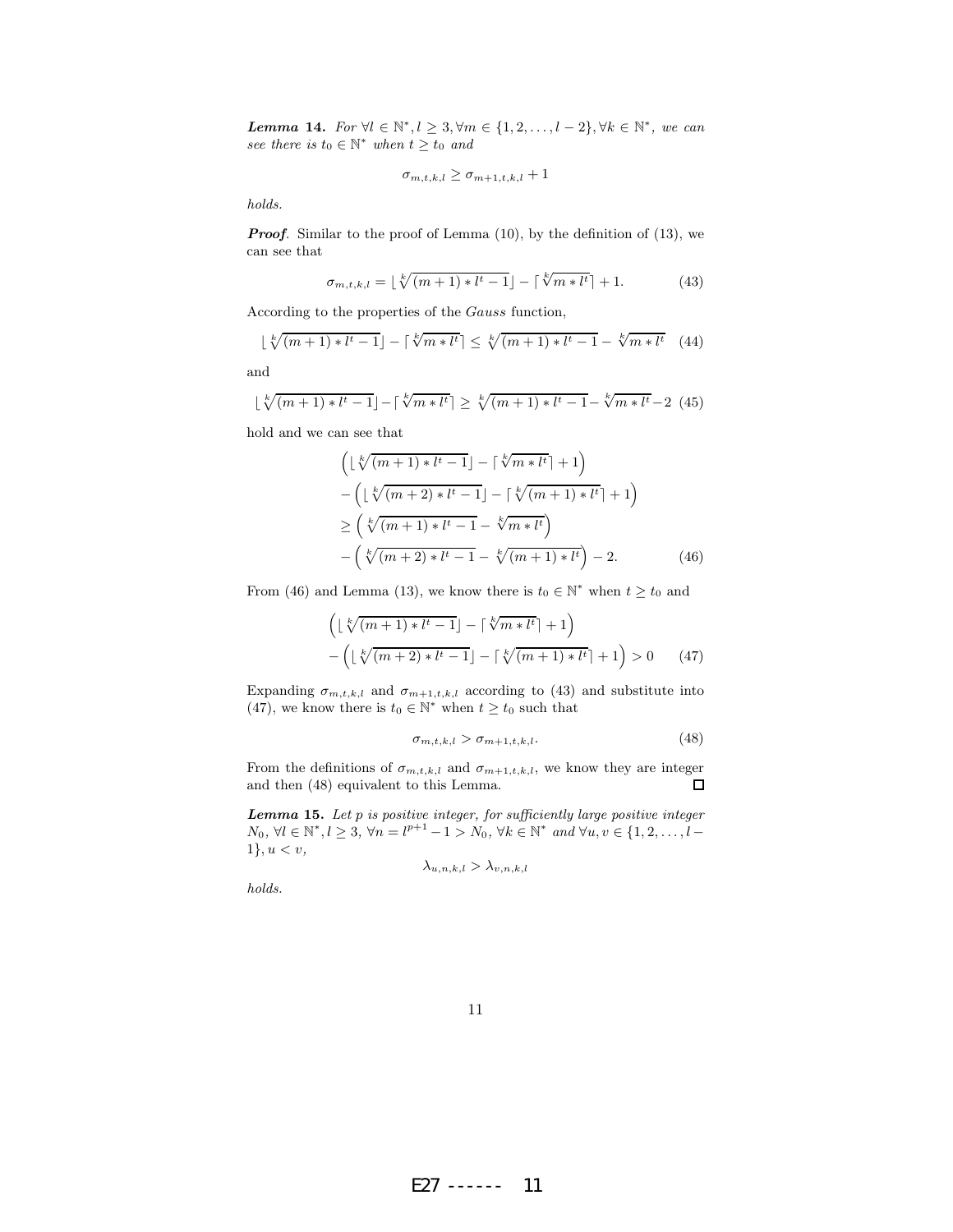**Proof.** Similar to the proof of (11), for  $\forall k \in \mathbb{N}^*, \forall l \in \mathbb{N}^*, l \geq 3$  and  $\forall u, v \in \{1, 2, \ldots, l-1\}, u < v$ , from 14, we know there is  $t_0 \in \mathbb{N}^*$  when  $t\geq t_0$  and

$$
\sigma_{u,t,k,l} \ge \sigma_{v,t,k,l} + 1. \tag{49}
$$

For these  $t_0$ , denoting  $\Delta = \max\{\lambda_{v,t^{t_0}-1,k,l} - \lambda_{u,t^{t_0}-1,k,l}, 0\}$ , since  $N_0$  is sufficiently large, we can choose  $p \ge t_0 + \Delta$ , i.e.,  $n \ge l^{t_0 + \Delta + 1} - 1$  and get

$$
\lambda_{m,n,k,l} = \lambda_{m,l} t_{0-1,k,l} + \sum_{t=t_0}^{t_0+\Delta} \sigma_{m,t,k,l} + \sum_{t=t_0+\Delta+1}^{p} \sigma_{m,t,k,l} \qquad (50)
$$

by Lemma (12) and

$$
\left(\lambda_{u,l^{t_0}-1,k,l} + \sum_{t=t_0}^{t_0+\Delta} \sigma_{u,t,k,l}\right) - \left(\lambda_{v,l^{t_0}-1,k,l} + \sum_{t=t_0}^{t_0+\Delta} \sigma_{v,t,k,l}\right)
$$
\n
$$
= \left(\lambda_{u,l^{t_0}-1,k,l} - \lambda_{v,l^{t_0}-1,k,l}\right) + \left(\sum_{t=t_0}^{t_0+\Delta} \sigma_{u,t,k,l} - \sum_{t=t_0}^{t_0+\Delta} \sigma_{v,t,k,l}\right)
$$
\n
$$
\geq -\Delta + (\Delta + 1) = 1 > 0
$$
\n(51)

by (49). Similarly by (49), we can also get

$$
\sum_{t=t_0+\Delta+1}^p \sigma_{u,t,k,l} \ge \sum_{t=t_0+\Delta+1}^p \sigma_{v,t,k,l} \tag{52}
$$

From (50), (51) and (52), we can see that the Lemma is right.  $\Box$ 

**Theorem 3.** For sufficiently large positive integer  $N_0$ ,  $\forall n > N_0$ ,  $\forall l \in$  $\mathbb{N}^*, l \geq 3, \forall k \in \mathbb{N}^*, \text{ and } \forall u, v \in \{1, 2, ..., l-1\}, u < v,$ 

$$
\lambda_{u,n,k,l} > \lambda_{v,n,k,l}
$$

holds.

**Proof.** Similarly to the proof of the Theorem  $(2)$ , from the definitions of  $(12)$  and  $(13)$ , we can get

$$
0 \le \lambda'_{m,n,k,l} \le \sigma_{m,\delta_{n,l}-1,k,l} \tag{53}
$$

Taking the first digit of n under the radix-l and denotes it  $\phi_n \in \{1, 2, ..., l-1\}$ 1}

If  $u < \phi_n$ , then  $\lambda'_{u,n,k,l} = \sigma_{u,\delta_{n,l}-1,k,l}$ , and from Lemma (14) and (53), we can get

$$
\lambda'_{u,n,k,l} = \sigma_{u,\delta_{n,l}-1,k,l} \ge \sigma_{v,\delta_{n,l}-1,k,l} \ge \lambda'_{v,n,k,l};
$$

If  $v > \phi_n$ , then  $\lambda'_{v,n,k,l} = 0$ , and from (53) we can get

$$
\lambda'_{u,n,k,l}\geq 0=\lambda'_{v,n,k,l}.
$$

Since  $u < v$ , one of the above two cases must be held, i.e.,

$$
\lambda'_{u,n,k,l} \ge \lambda'_{v,n,k,l}.\tag{54}
$$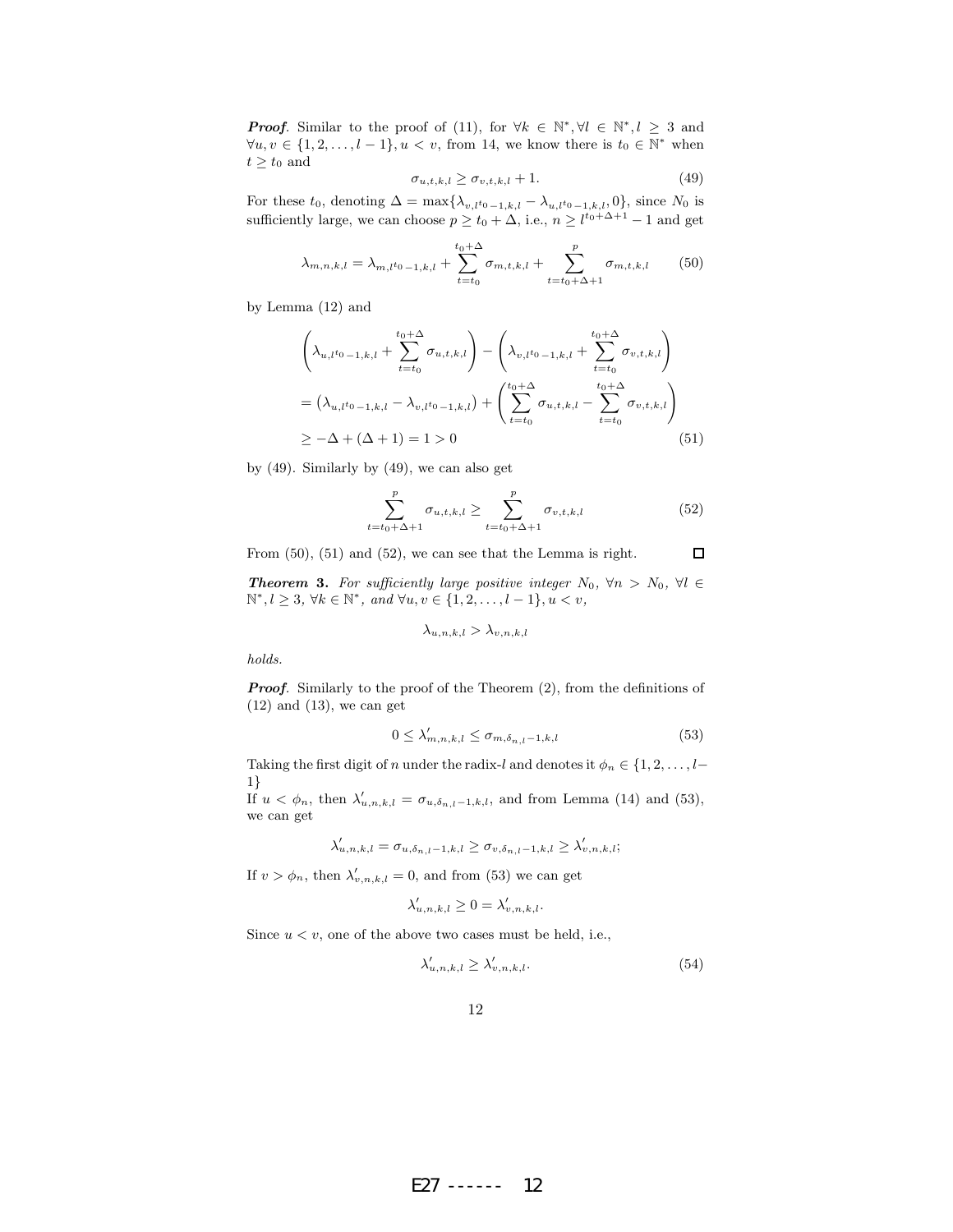Denoting  $N_0$  in Lemma (15) as  $N'_0$  and let  $n' = 10^{\delta_n - 1} - 1$ . Since  $N_0$ is sufficiently large, we can choose  $n > N_0$  such that  $n' > N'_0$ . So the conditions in Lemma (15) is satisfied and from it, the inequality

$$
\lambda_{u,l} \delta_{n,l-1} \delta_{n,l} > \lambda_{v,l} \delta_{n,l-1} \delta_{n,l} \tag{55}
$$

 $\Box$ 

 $\Box$ 

holds. From  $(12)$ ,  $(54)$  and  $(55)$ , this Lemma is proved.

## 5 The distribution of the first digit of the polynomials with positive integer coefficients

**Definition 14.** Denotes  $P$  the set of the polynomial with positive integer coefficient, i.e.,

$$
P = \{p(x) = \sum_{k=0}^{n} a_k x^k : n \in \mathbb{N}^*, \forall k, a_k \in \mathbb{N}, a_n > 0\}.
$$

*Definition* 15. For  $\forall p(x) \in P, l \in \mathbb{N}^*, l \geq 3, m \in \{1, 2, ..., l-1\}, n \in \mathbb{N}^*,$ denoting  $\lambda_{m,n,l}(p)$  the count of the numbers of  $p(x)$ , whose first digit equals to  $m$  and value in  $1, 2, \ldots, n$  under the radix-l.

**Definition 16.** For  $\forall p(x) \in P, l \in \mathbb{N}^*, l \geq 3, m \in \{1, 2, \ldots, l-1\}, n \in \mathbb{N}^*,$  $let \lambda'_{m,n,l}(p) = \lambda_{m,n,l}(p) - \lambda_{m,l} \delta_{n,l-1} - \lambda_{l}(p).$ 

*Definition* 17. For  $\forall p(x) \in P, l \in \mathbb{N}^*, l \geq 3, m \in \{1, 2, ..., l-1\}, t \in \mathbb{N}^*,$ denoting  $\sigma_{m,t,l}(p)$  the count of the solution of the inequality  $m * l^t \leq p(x) \leq$  $(m+1)*l^{t} - 1$  in  $\mathbb{Z}$ .

**Lemma 16.** For  $\forall p(x) \in P$ ,  $p(x)$  is invertible and its inverse  $p^{-1}(x)$ monotone increasing.

Proof.

**Lemma 17.** For  $\forall s \geq 0, \forall l \geq 3$ , let  $n = l^{s+1} - 1$ , then

$$
\lambda_{m,n,l}(p) = \lambda_{m,l^{s+1}-1,l}(p) = \sum_{t=0}^{s} \sigma_{m,t,l}(p)
$$

holds.

(This can be easily proved by the definitions of  $(15)$  and  $(17)$ )

Lemma 18. For  $\forall p \in P, \forall l \in \mathbb{N}^*, l \geq 3, \forall m \in \{1, 2, \ldots, l-2\}, \forall k \in \mathbb{N}^*,$ we can see that there is  $t_0 \in \mathbb{N}^*$  when  $t \geq t_0$  and

$$
(p^{-1}((m+1)*l^t-1)-p^{-1}(m*t^t))-(p^{-1}(m+2)*l^t-1)-p^{-1}((m+1)*l^t))>2
$$

holds.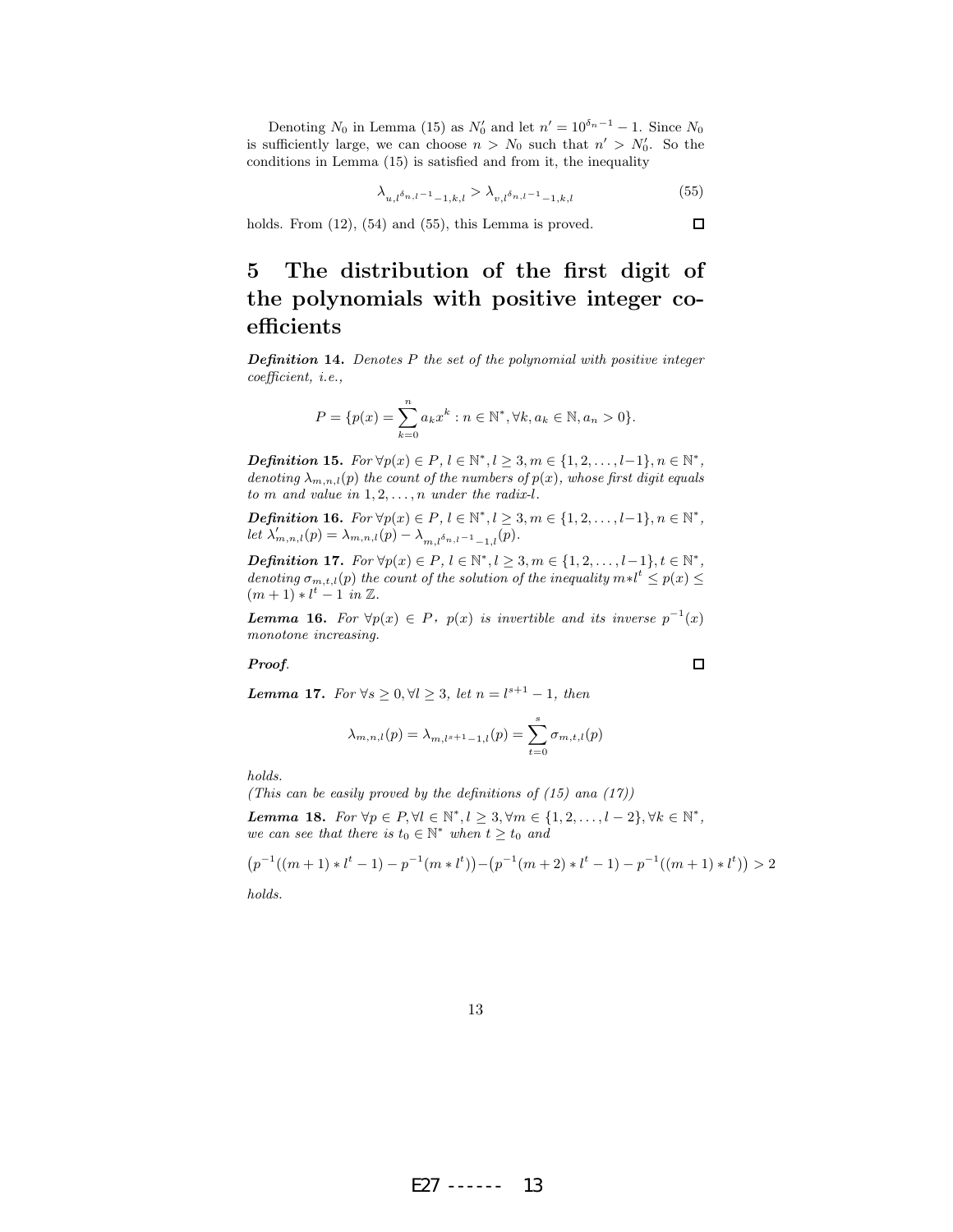**Proof.** Let  $r_1 = p^{-1}((m+1) * l^t - 1), l_1 = p^{-1}(m * l^t),$  $r_2 = p^{-1}((m+2)*l^t - 1), l_2 = p^{-1}((m+1)*l^t),$  i.e., they satisfy:

$$
(r_1 - l_1) - (r_2 - l_2) > 2.
$$
 (56)

From the properties of the inverse function, we know that if

$$
p(r_1) - p(l_1) = p(r_2) - p(l_2) = l^t - 1,
$$
\n(57)

i.e.,

$$
\sum_{k=0}^{n} a_k (r_1^k - l_1^k) = l^t - 1,
$$
  

$$
\sum_{k=0}^{n} a_k (r_2^k - l_2^k) = l^t - 1,
$$
 (58)

then

$$
r_1 - l_1 = \frac{l^t - 1}{\sum_{k=1}^n (a_k \sum_{i=0}^{k-1} l_1^i r_1^{k-1-i})},
$$
  
\n
$$
r_2 - l_2 = \frac{l^t - 1}{\sum_{k=1}^n (a_k \sum_{i=0}^{k-1} l_2^i r_2^{k-1-i})}.
$$
\n(59)

hold. Subtracted the two equalities, we can get

$$
(r_{1} - l_{1}) - (r_{2} - l_{2})
$$
\n
$$
= \frac{l^{t} - 1}{\sum_{k=1}^{n} (a_{k} \sum_{i=0}^{k-1} l_{1}^{i} r_{1}^{k-1-i})} - \frac{l^{t} - 1}{\sum_{k=1}^{n} (a_{k} \sum_{i=0}^{k-1} l_{2}^{i} r_{2}^{k-1-i})}
$$
\n
$$
= (l^{t} - 1)(\frac{1}{\sum_{k=1}^{n} (a_{k} \sum_{i=0}^{k-1} l_{1}^{i} r_{1}^{k-1-i})} - \frac{1}{\sum_{k=1}^{n} (a_{k} \sum_{i=0}^{k-1} l_{2}^{i} r_{2}^{k-1-i})})
$$
\n
$$
= (l^{t} - 1)^{\sum_{k=1}^{n} (a_{k} \sum_{i=0}^{k-1} l_{2}^{i} r_{2}^{k-1-i})} - \sum_{k=1}^{n} (a_{k} \sum_{i=0}^{k-1} l_{1}^{i} r_{1}^{k-1-i})
$$
\n
$$
\sum_{k=1}^{n} (a_{k} \sum_{i=0}^{k-1} l_{1}^{i} r_{1}^{k-1-i}) \sum_{k=1}^{n} (a_{k} \sum_{i=0}^{k-1} l_{2}^{i} r_{2}^{k-1-i})
$$
\n
$$
= (l^{t} - 1) \frac{\sum_{k=1}^{n} a_{k} \sum_{i=0}^{k-1} (l_{2}^{i} r_{2}^{k-1-i} - l_{1}^{i} r_{1}^{k-1-i})}{\sum_{k=1}^{n} (a_{k} \sum_{i=0}^{k-1} l_{1}^{i} r_{1}^{k-1-i}) \sum_{k=1}^{n} (a_{k} \sum_{i=0}^{k-1} l_{2}^{i} r_{2}^{k-1-i})}.
$$
\n(60)

Since  $l2 > l1, r2 > r1, a_k > 0$ , so  $(r_1 - l_1) - (r_2 - l_2)$  is monotone increasing on t.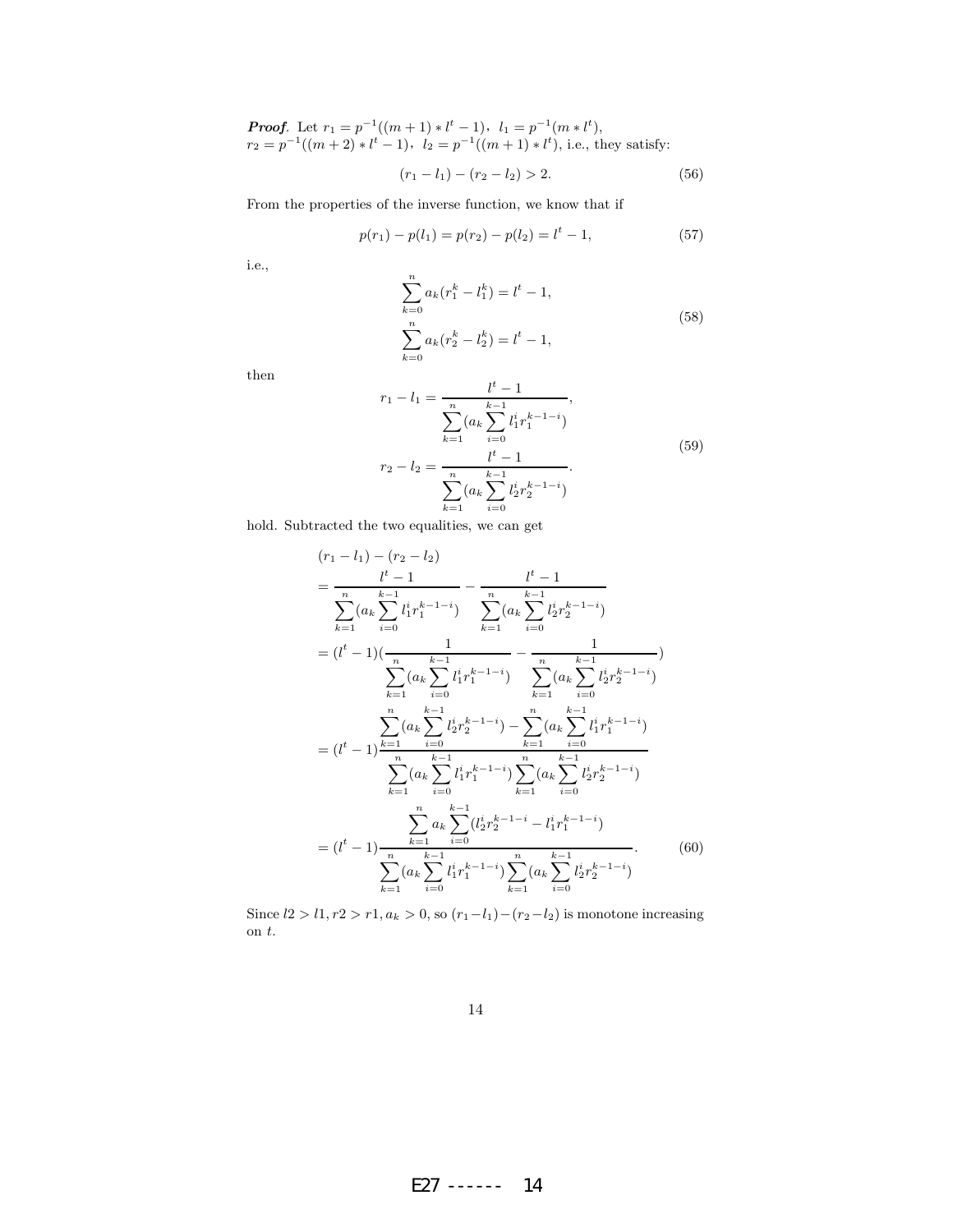Define  $T_{m,l}(p)$  to satisfy:

$$
(l^{T_{m,l}(p)} - 1) \frac{\sum_{k=1}^{n} (a_k \sum_{i=0}^{k-1} l_2^{i} r_2^{k-1-i}) - \sum_{k=1}^{n} (a_k \sum_{i=0}^{k-1} l_1^{i} r_1^{k-1-i})}{\sum_{k=1}^{n} (a_k \sum_{i=0}^{k-1} l_1^{i} r_1^{k-1-i}) \sum_{k=1}^{n} (a_k \sum_{i=0}^{k-1} l_2^{i} r_2^{k-1-i})} = 2,
$$
(61)

i.e.,

$$
T_{m,l}(p) = \log_l \left( \frac{2 \sum_{k=1}^n (a_k \sum_{i=0}^{k-1} l_1^i r_1^{k-1-i}) \sum_{k=1}^n (a_k \sum_{i=0}^{k-1} l_2^i r_2^{k-1-i})}{\sum_{k=1}^n (a_k \sum_{i=0}^{k-1} l_2^i r_2^{k-1-i}) - \sum_{k=1}^n (a_k \sum_{i=0}^{k-1} l_1^i r_1^{k-1-i})} + 1 \right).
$$

Take  $t_0 = \max\{[T_{m,l}(p)]\}$  and when  $t > t_0$ , we can get  $(r_1 - l_1) - (r_2 - l_2)$ 2, i.e.,

$$
(p^{-1}((m+1)*l^t - 1) - p^{-1}(m * l^t))
$$
  
-(p<sup>-1</sup>(m+2)\*l<sup>t</sup> - 1) - p<sup>-1</sup>((m+1)\*l<sup>t</sup>)) > 2 (62)

 $\Box$ 

**Lemma 19.** For  $\forall p \in P, \forall l \in \mathbb{N}^*, l \geq 3, \forall m \in \{1, 2, \ldots, l-2\},$  we can see there is  $t_0 \in \mathbb{N}^*$  when  $t \geq t_0$  and

$$
\sigma_{m,t,l}(p) \ge \sigma_{m+1,t,l}(p) + 1
$$

holds.

Proof. Similar to the proof of the Lemma  $(14)$ , by the definition of  $(17)$ and Lemma (16), we can get:

$$
c-> q\sigma_{m,t,l}(p) = \lfloor p^{-1}((m+1)*l^t - 1)\rfloor - \lceil p^{-1}(m* l^t)\rceil + 1. \tag{63}
$$

According to the properties of the Gauss function,

$$
\lfloor p^{-1}((m+1)*l^t - 1) \rfloor - \lceil p^{-1}(m*l^t) \rceil \le p^{-1}((m+1)*l^t - 1) - p^{-1}(m*l^t) \tag{64}
$$

and

$$
\lfloor p^{-1}((m+1)*l^t-1)\rfloor - \lceil p^{-1}(m*l^t)\rceil \ge p^{-1}((m+1)*l^t-1) - p^{-1}(m*l^t) - 2.
$$
\n(65)

From (64) and (65), we can get

$$
([p^{-1}((m+1) * l^t - 1)] - [p^{-1}(m * l^t)] + 1)
$$
  
– 
$$
([p^{-1}((m+2) * l^t - 1)] - [p^{-1}((m+1) * l^t)] + 1)
$$
  
≥ 
$$
(p^{-1}((m+1) * l^t - 1) - p^{-1}(m * l^t))
$$
  
– 
$$
(p^{-1}((m+2) * l^t - 1) - p^{-1}((m+1) * l^t)) - 2.
$$
 (66)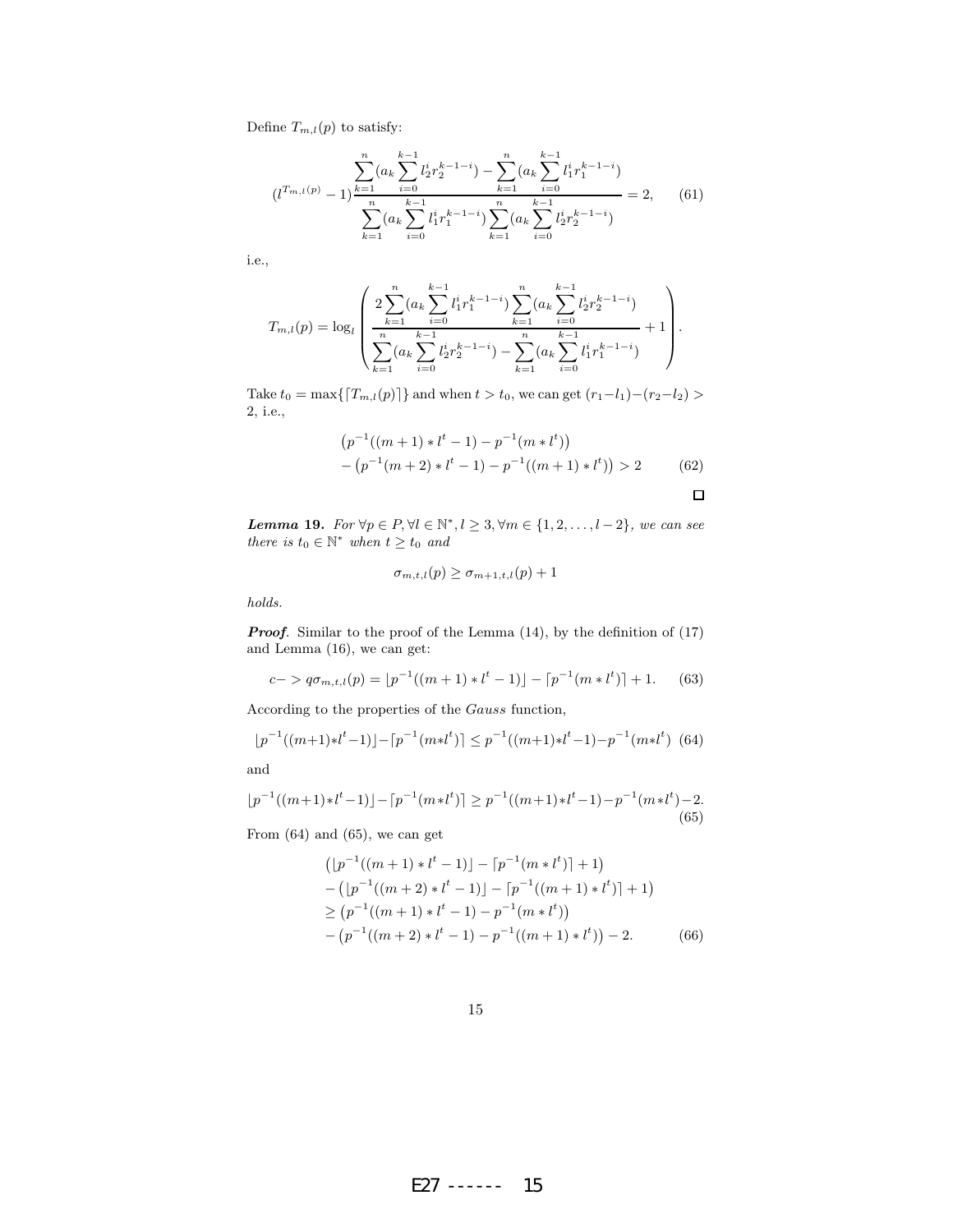At the same time, from (66) and Lemma (18), we know that there is  $t_0 \in \mathbb{N}^*$  when  $t \geq t_0$ ,

$$
([p^{-1}((m+1)*l^t - 1)] - [p^{-1}(m * l^t)] + 1)
$$
  
- 
$$
([p^{-1}((m+1)*l^t - 1)] - [p^{-1}(m * l^t)] + 1) > 0
$$
 (67)

holds. Expanded  $\sigma_{m,t,l}(p)$  and  $\sigma_{m+1,t,l}(p)$  on (63) and substitute them into (67), we can know that there is  $t_0 \in \mathbb{N}^*$  when  $t \geq t_0$  such that

$$
\sigma_{m,t,l}(p) > \sigma_{m+1,t,l}(p). \tag{68}
$$

Due to the definitions of  $\sigma_{m,t,l}(p)$  and  $\sigma_{m+1,t,l}(p)$ , they are integer. So  $\Box$ (68) equivalent to this Lemma.

Lemma 20. Let s be positive integer and for sufficiently large positive integer  $N_0$ , for  $\forall p \in P$ ,  $\forall l \in \mathbb{N}^*, l \geq 3$ ,  $\forall n = l^{s+1} - 1 > N_0$  and  $\forall u, v \in \mathbb{N}^*$  $\{1, 2, \ldots, l-1\}, u < v$ , the inequality

$$
\lambda_{u,n,l}(p) > \lambda_{v,n,l}(p)
$$

holds.

**Proof.** Similarly to the proof of the Theorem (15), for  $\forall l \in \mathbb{N}^*, l \geq 3$  and  $\forall u, v \in \{1, 2, \ldots, l-1\}, u < v \text{ and from Lemma 19, we can get there is }$  $t_0 \in \mathbb{N}^*$  when  $t \geq t_0$  such that

$$
\sigma_{u,t,l}(p) \ge \sigma_{v,t,l}(p) + 1.
$$
\n(69)

For these  $t_0$ , let  $\Delta = \max{\{\lambda_{v,l_{0}}-1,l(p)-\lambda_{u,l_{0}}-1,l(p),0\}}$ . Since  $N_0$  is sufficiently large, we can choose  $s \ge t_0 + \Delta$ , i.e.,  $n \ge l^{t_0 + \Delta + 1} - 1$ . Then we can get

$$
\lambda_{m,n,l}(p) = \lambda_{m,l} t_{0-1,l}(p) + \sum_{t=t_0}^{t_0+\Delta} \sigma_{m,t,l}(p) + \sum_{t=t_0+\Delta+1}^{s} \sigma_{m,t,l}(p).
$$
 (70)

by the Lemma (17) and

$$
\left(\lambda_{u,l^{t_0}-1,l}(p) + \sum_{t=t_0}^{t_0+\Delta} \sigma_{u,t,l}(p)\right) - \left(\lambda_{v,l^{t_0}-1,l}(p) + \sum_{t=t_0}^{t_0+\Delta} \sigma_{v,t,l}(p)\right)
$$
\n
$$
= \left(\lambda_{u,l^{t_0}-1,l}(p) - \lambda_{v,l^{t_0}-1,l}(p)\right) + \left(\sum_{t=t_0}^{t_0+\Delta} \sigma_{u,t,l}(p) - \sum_{t=t_0}^{t_0+\Delta} \sigma_{v,t,l}(p)\right)
$$
\n
$$
\geq -\Delta + (\Delta + 1) = 1 > 0
$$
\n(71)

by (69). Similarly by (69), we can also get

$$
\sum_{t=t_0+\Delta+1}^{s} \sigma_{u,t,l}(p) \ge \sum_{t=t_0+\Delta+1}^{s} \sigma_{v,t,l}(p). \tag{72}
$$

From (70), (71) and (72)we can see that the Lemma is right.  $\Box$